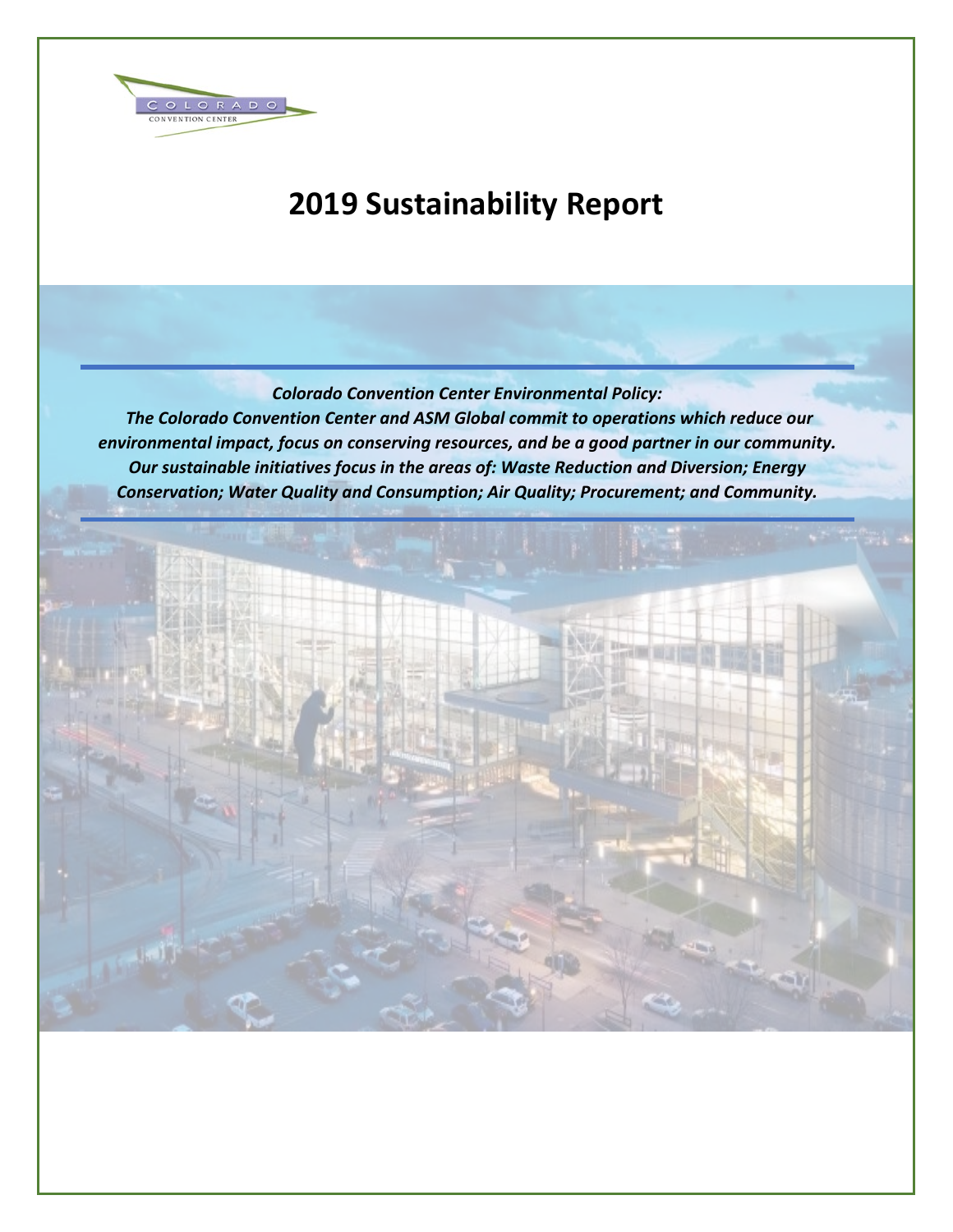



# **Waste Management**

Our comprehensive waste management program focuses on identifying, reducing, and diverting the various waste streams created by venue operations, attendees, and clients. Components of this plan include waste audits and staff and vendor trainings. Our goal is to reduce the amount of waste being created, manage inevitable waste, and divert waste from landfill by means of reuse, repurposing, recycling, and composting.

| <b>Material</b>                      | 2019 (lbs)                             | 2018 (lbs)              | 2017 (lbs)            |
|--------------------------------------|----------------------------------------|-------------------------|-----------------------|
| Single Stream Recycling              | 879,577                                | 871,986                 | 667,058               |
| <b>Plastic Bales</b>                 | Included in overall<br>recycling total | 9,520                   | 12,580                |
| Compost                              | 524,800                                | 592,020                 | 467,240               |
| Paper Shredding                      | 5,144                                  | 5,936                   | 4,874                 |
| Metal                                | 130,781                                | 69,440                  | 33,860                |
| <b>RAFT</b>                          | Metric not available                   | 1,250 cu ft of material | 430 cu ft of material |
| <b>Employee Electronic Recycling</b> | 760                                    | 1,587                   | 1,174                 |
| Landfill                             | 1,528,890                              | 1,551,481               | 1,248,853             |
| <b>Total Waste</b>                   | 3,069,192                              | 3,101,970               | 2,441,309             |
| <b>Total Diversion</b>               | 1,540,302                              | 1,550,485               | 1,192,456             |
| <b>Diversion Rate</b>                | 50%                                    | 50%                     | 49%                   |

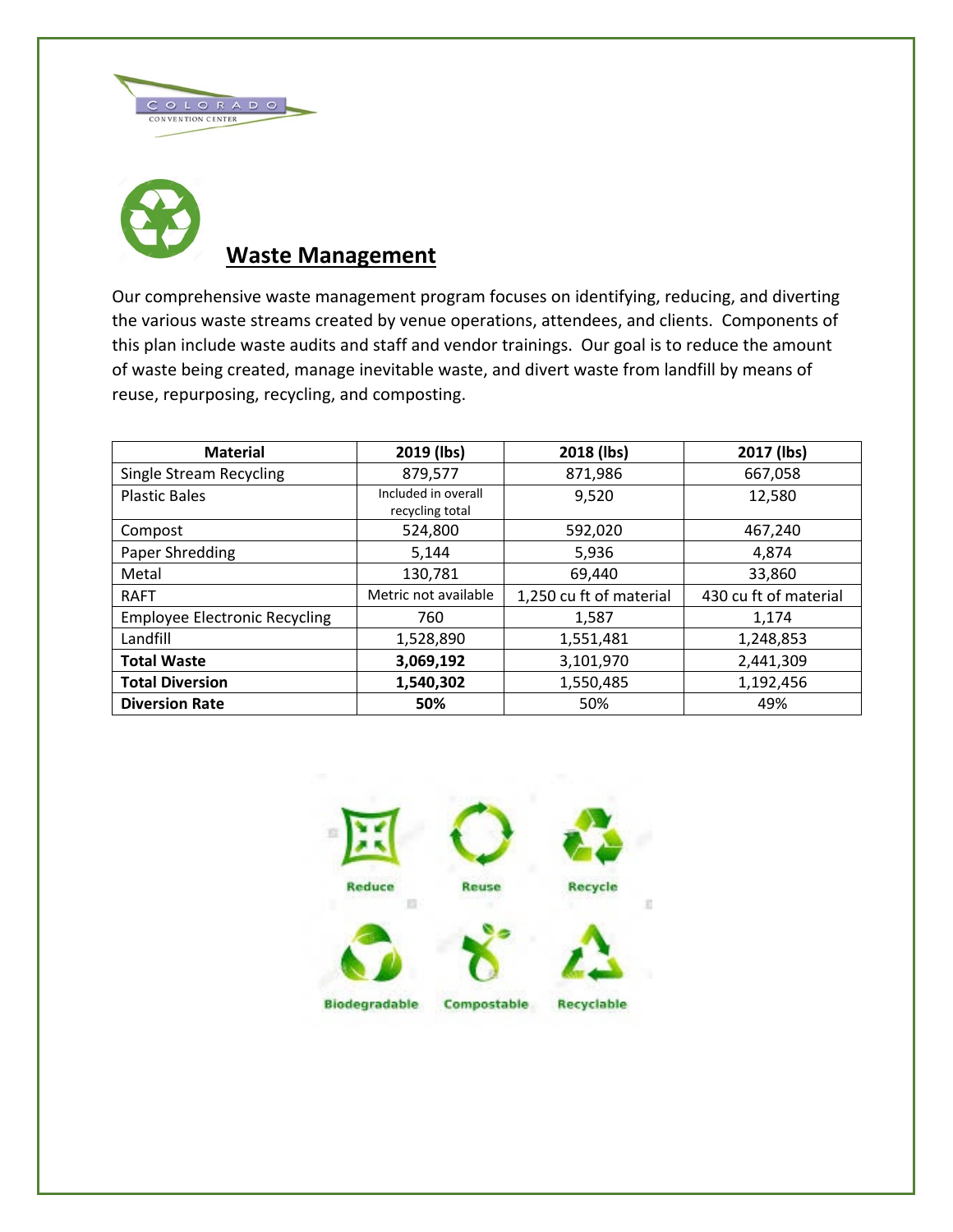



## **Waste Reduction Strategies:**

- Elimination of single use plastic water bottles: Building upon the request of events like Outdoor Retailer and International Fly Fishing, the CCC is working to phase out single use plastic water bottles out of the operation and replace with canned or boxed water.
- Reusable Staff Water Bottles: All staff have been provided with [Cupanion](http://cupanion.com/) water bottles that can be filled at the water fill stations located at each water fountain throughout the building. These bottles have a "Fill it Forward" tag which monitor how many times the bottles are being refilled both individually and as the Colorado Convention Center. Every time the bottle is filled, Cupanion donates water to a community in need of clean water. In the first year of the program, employees tracked their refills a total of 2,169 times for a savings of 1,236 kWh, 954.36lbs of CO2 emissions and 65.07lbs of waste.
- Foam core signage elimination: The CCC has discontinued the use of foam core for our internal signs. For 2020 we are working with event organizers and the general service contractors to ban these items from the center, or ask they be taken back at the end of the event.
- Working with Centerplate, the CCC has eliminated straws and plastic stir sticks from catering events.

### **Employee E-Waste Recycling Event**

For the third year, ASM Global sponsored an employee Electronics Recycling Event. For a week, employees were given the opportunity to bring in old electronics to be recycled responsibly by BlueStar Recycling. Many employees took advantage of this no-cost opportunity, resulting in 760lbs of e-recycling.

| Certificate of Recycling<br><b>BlueStarRecyclers</b>                                                                                                                                                                                                                                                                                             |                                                                                         |
|--------------------------------------------------------------------------------------------------------------------------------------------------------------------------------------------------------------------------------------------------------------------------------------------------------------------------------------------------|-----------------------------------------------------------------------------------------|
| Recycling Electronics to create local jobs for adults with dis-Matrix»<br>Blue Star Recyclers verifies that all electronic material described were recycled in accordance<br>with local and federal laws to meet the highest environmental standards.<br><b>KOLED TO</b><br>Colorado Convention Center<br>700 14th St.<br>Denver, Colorado 80202 | <b>COLED BY</b><br><b>Blue Star Recyclers</b><br>953 Decatur Street<br>Denver, CO 80204 |
| DESCRIPTION OF NATURALS<br>134 lbs. Computer material<br>482 lbs. Display material<br>144 lbs. General e-waste                                                                                                                                                                                                                                   | Sam Morris<br><b>Sam Morris</b><br>President                                            |
| <b>ISO</b> MART 2015                                                                                                                                                                                                                                                                                                                             | <b>ISAS 18001</b>                                                                       |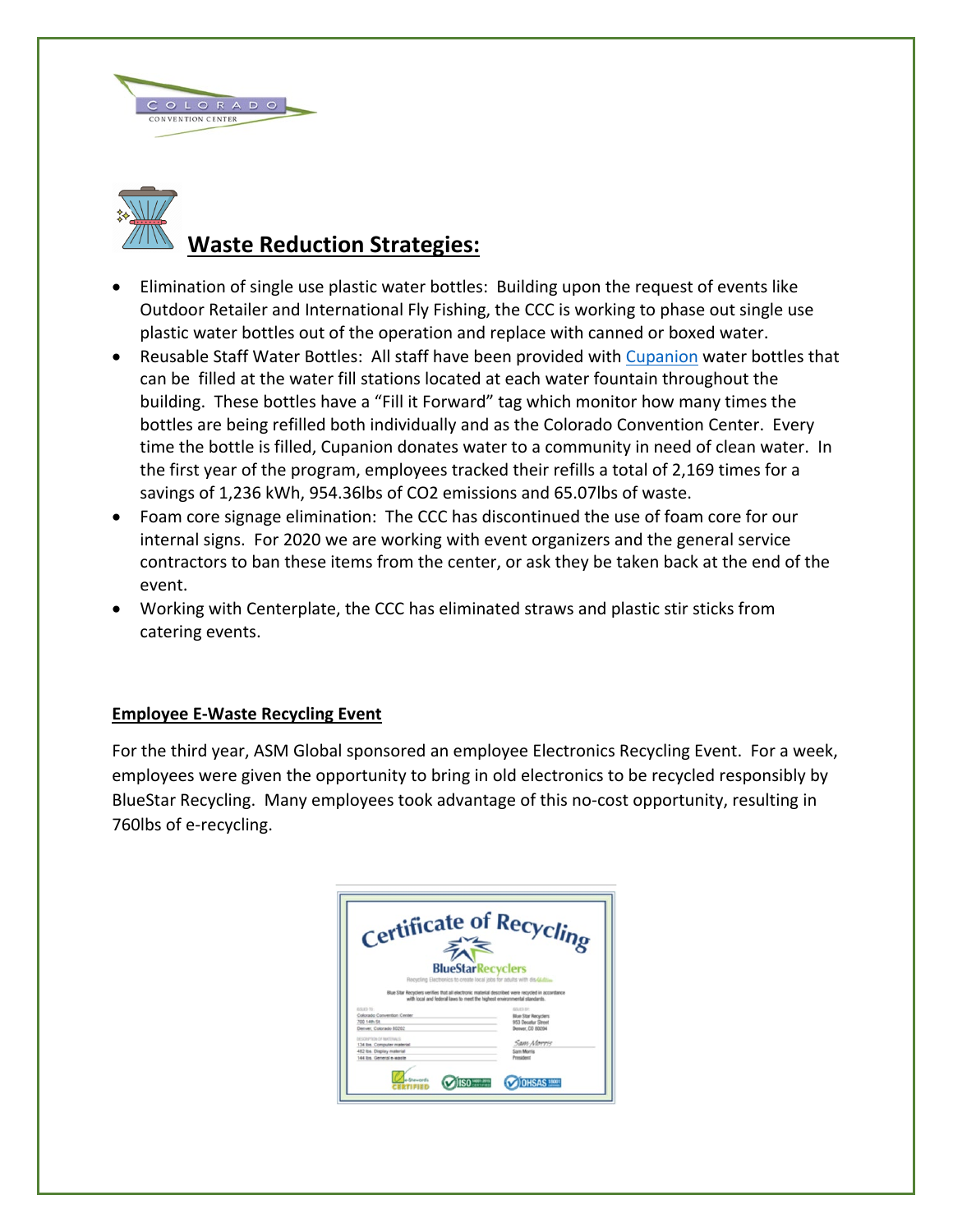



Our electrical and engineering departments work hard to reduce energy consumption through mindful scheduling, equipment retrofits and upgrades, and preventative maintenance.

### Lighting Retrofit Projects:

• Continuing working throughout the building to replace HID to LED lighting. This is expected to have a reduction from 80,000W to ~33,000W. Replacement will occur as funds are available or if additional funding is provided for the 2020 CIP.

### Equipment Maintenance and Retrofits:

- Escalators Continued our effort to convert all escalators to be equipped with Eco Mode. This saves energy by lowering the over-weight of the load per step and when not in use drops into a half speed that uses less energy. To date we have converted the Four Season Ballroom and half of A Lobby. We will continue this project for all elevators through 2020.
- Building Automated System (BAS) Upgrades Currently fine tuning the BAS system to ensure maximum efficiency. This includes changing our valve actuators on the air handlers and a programming update (completed in 2019). In addition, 2020 CIP is slated to update the fan room controls, replacement of venting pipes, bearings and AJH/VFD replacements.



• Elevators – We have installed new doors and walk in lighting to all elevators. These updates allow the elevators to move more efficiently and turns the lights off if the elevator hasn't been called for more than 5 minutes and activated when that is called again.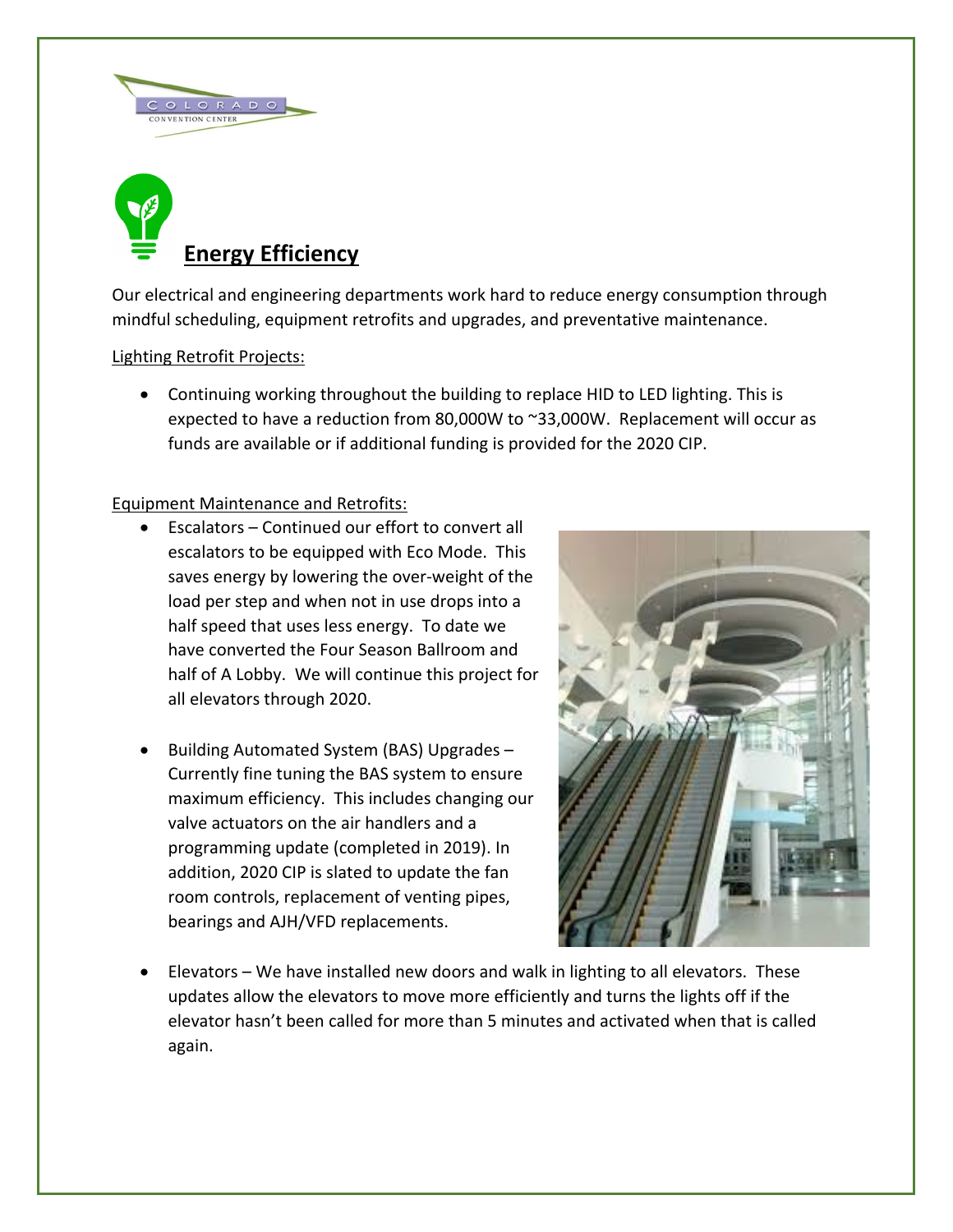



#### **Volunteer Projects**

The Colorado Convention Center believes in being a good member of our community and supports and encourages our employees to do the same. In 2019, through ASM Global sponsored opportunities, employees Volunteered 266 collective hours at the following organizations/events: Habitat for Humanity, Cuernavaca Park Project, Civic Center Independence Eve, CO Pet Pantry, Project Homeless Connect, Salvation Army Thanksgiving, Salvation Army Christmas.

#### **CLIMB**

The CCC CLIMB program continued to be a success among employees with the goal of offering programs that were fun, educational, and benefited the community, all while building employee comradery.

C - Community outreach through volunteer programs

L - Leadership in Sustainability programs and in our responsibility to the environment

I - Idenfy and incorporate life safety pracces in our workplace

M- Making employee health a priority by reinforcing physical, mental, and emoonal wellness B - Build a work environment that appreciates and acknowledges employees who provide great customer service, reinforce CCC values, and make strong team builders.

In 2019 this program consisted of the following events with nearly 200 employees participating: Book Club, Ski Trip, Furry Scurry, Denver Bike to Work Day, Tree & Wreath decorating party, Plant Night Party, Paint Night, Top Golf Day, Kickball Team, Spartan Race, Broncos 7K, Run for the Rockies, Hot Chocolate Run, Rock & Roll, Winterfest and Summerfest Staff Appreciation Party, Chili Cook Off

### **Sustainability**

- Earth Day Green Week Challenge had 33 employee participants who committed to sustainable actions for the year.
- Awarded (4) Champion for the Environment Awards to convention center employees for their continued leadership in our programs